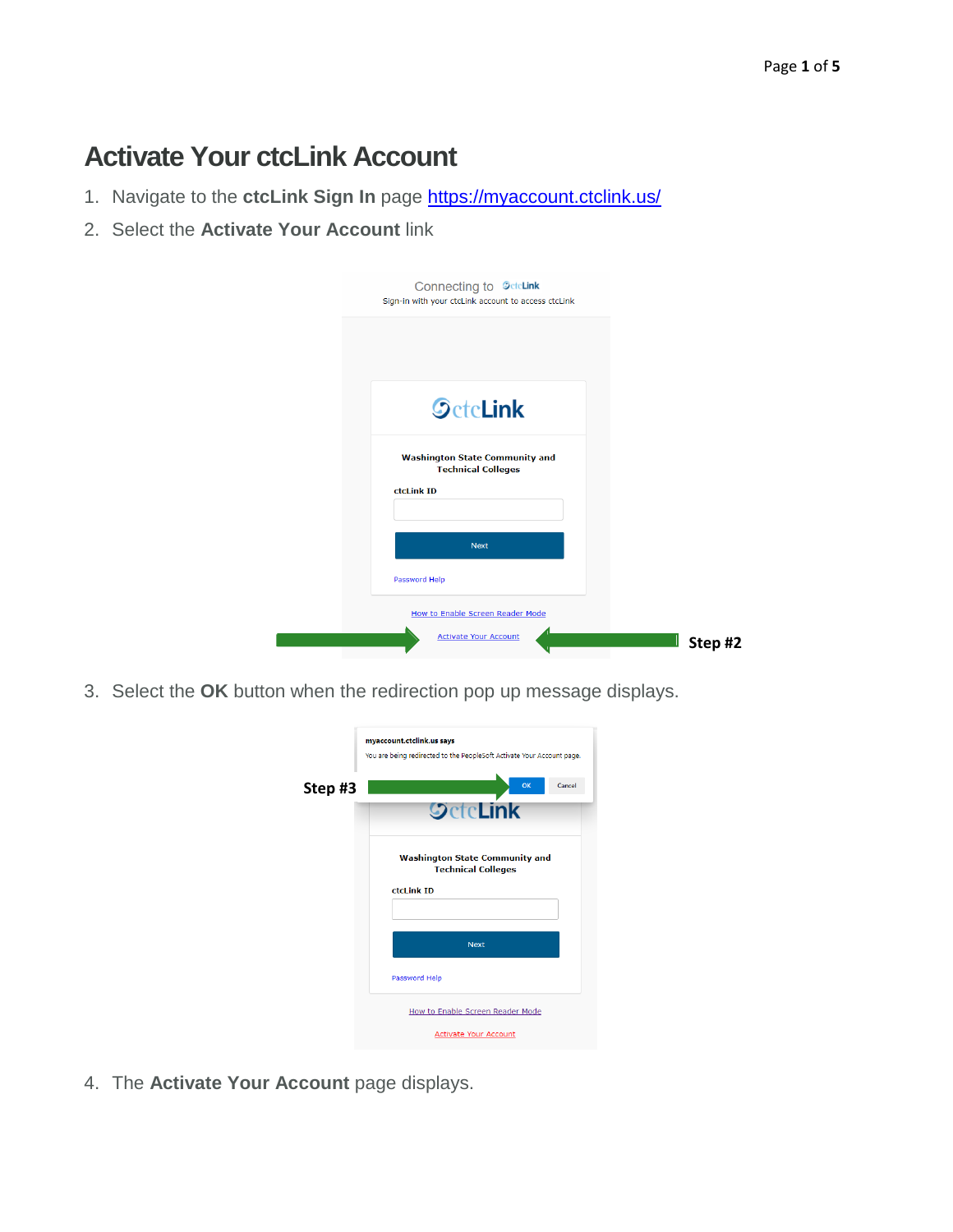|         | <b>SctcLink</b>                                       |           |
|---------|-------------------------------------------------------|-----------|
|         | <b>WASHINGTON COMMUNITY</b><br>AND TECHNICAL COLLEGES |           |
|         | <b>Activate Your Account</b>                          |           |
|         | *First Name                                           | Step #5.a |
|         | *Last Name                                            | Step #5.b |
|         | *Date Of Birth (MM/DD/YYYY)<br>B1                     |           |
| Step #7 | *ID Type *ctcLink ID (new) $\vee$<br>ID               | Step#6    |
|         | Step#9<br>Submit                                      | Step #8   |

- 5. Enter your
	- a. **First Name**
	- b. **Last Name**.

Please make sure you have entered your name correctly.

*(If your legal name is a single name—such as Pran, Madonna or Nani - you must enter a hyphen (-) in the First Name field and enter your single name in the Last Name field.)*

6. Enter your **Date of Birth**

(MM/DD/YYYY) as shown or use the calendar icon.

- 7. From the drop-down menu select:
	- **ctcLink ID** (new) if you are a new student or employee.
	- **SID** (old) if you are a current or returning student or employee.
- 8. Enter either your **ctcLink ID** or **SID**.
- 9. Select the **Submit** button.

## **Set Your Password**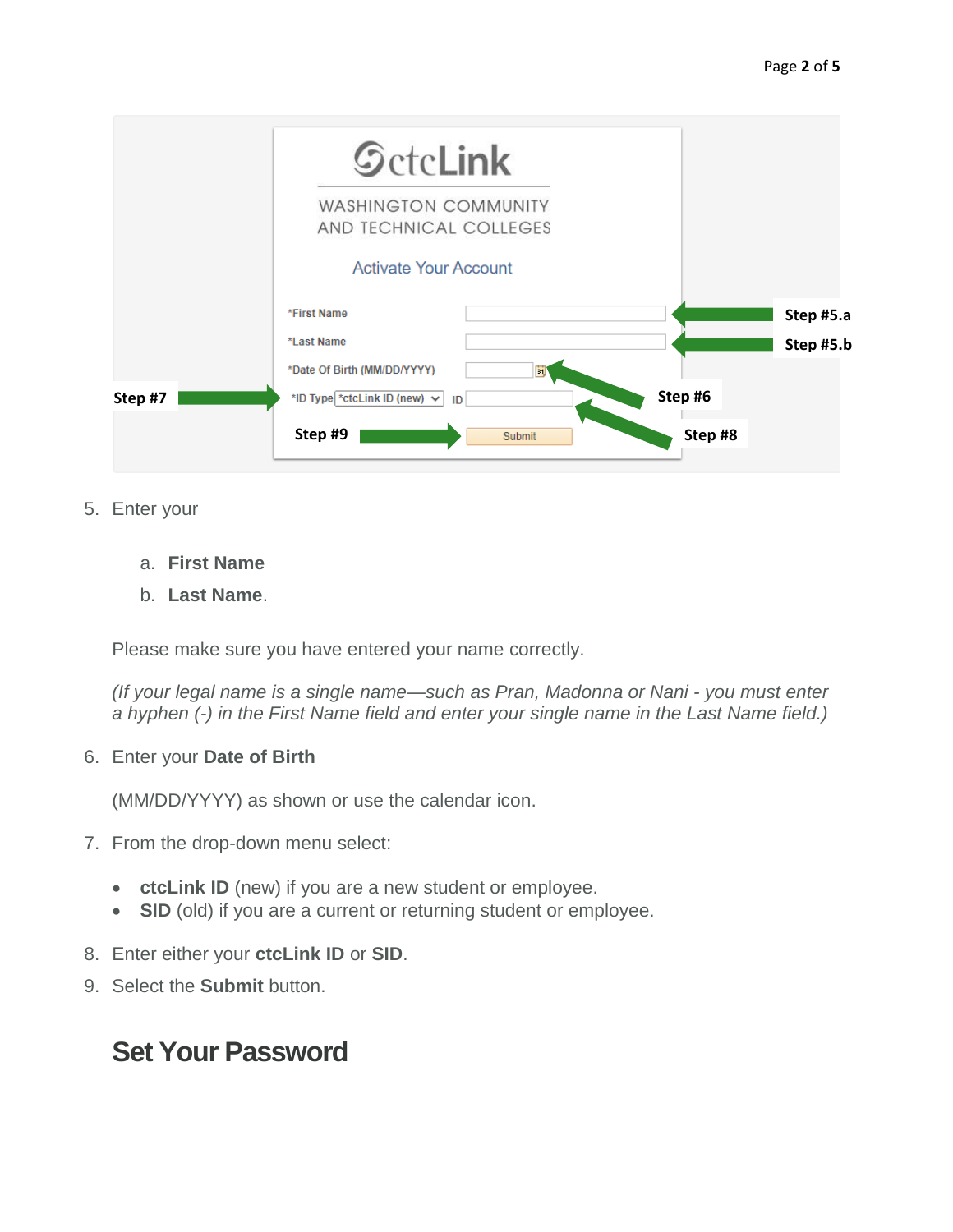This page is used to set up your password and your account recovery options.

10.The **Set Your Password** page displays.

|                                                                                    | <b>WASHINGTON COMMUNITY</b>                                                                                                                                                                                                                                                         |                 |
|------------------------------------------------------------------------------------|-------------------------------------------------------------------------------------------------------------------------------------------------------------------------------------------------------------------------------------------------------------------------------------|-----------------|
|                                                                                    | AND TECHNICAL COLLEGES                                                                                                                                                                                                                                                              |                 |
|                                                                                    | <b>Set Your Password</b>                                                                                                                                                                                                                                                            |                 |
| *Fmail                                                                             |                                                                                                                                                                                                                                                                                     | <b>Step #11</b> |
| *Security Question                                                                 |                                                                                                                                                                                                                                                                                     | Step #12        |
| *Answer                                                                            |                                                                                                                                                                                                                                                                                     | <b>Step #13</b> |
| <b>Account Recovery</b>                                                            |                                                                                                                                                                                                                                                                                     |                 |
| when you don't have access to your email.<br>Format: [phone number plus area code] | Okta can send you a text message or call you to provide a recovery code. This feature is useful<br>Step #14.a                                                                                                                                                                       | Step $#14.b$    |
| e.g.: 5554567890<br><b>Phone Number</b><br>(SMS)                                   | <b>Phone Number (Voice)</b>                                                                                                                                                                                                                                                         |                 |
| <b>Password Instructions:</b><br>(Example: Sunshine2)                              | Password must be at least 8 characters and include at least one uppercase letter, one<br>lowercase letter, and one number. Special characters may be used, but are not required<br>(such as #, !, %,*). Do NOT use all or part of your first or last name as part of your password. |                 |
| Password                                                                           | <b>Step #15</b>                                                                                                                                                                                                                                                                     |                 |
|                                                                                    | Step #16                                                                                                                                                                                                                                                                            |                 |

- 11.Enter your preferred **Email** Address
- 12.Select the **Security Question** from the dropdown menu.
- 13.Provide the **Answer** to your security question.
- 14.Additional Account Recovery options located in the **Account Recovery** box.
	- a. Enter **Phone Number** for text (SMS) option.
	- b. Enter **Phone Number** for voice option.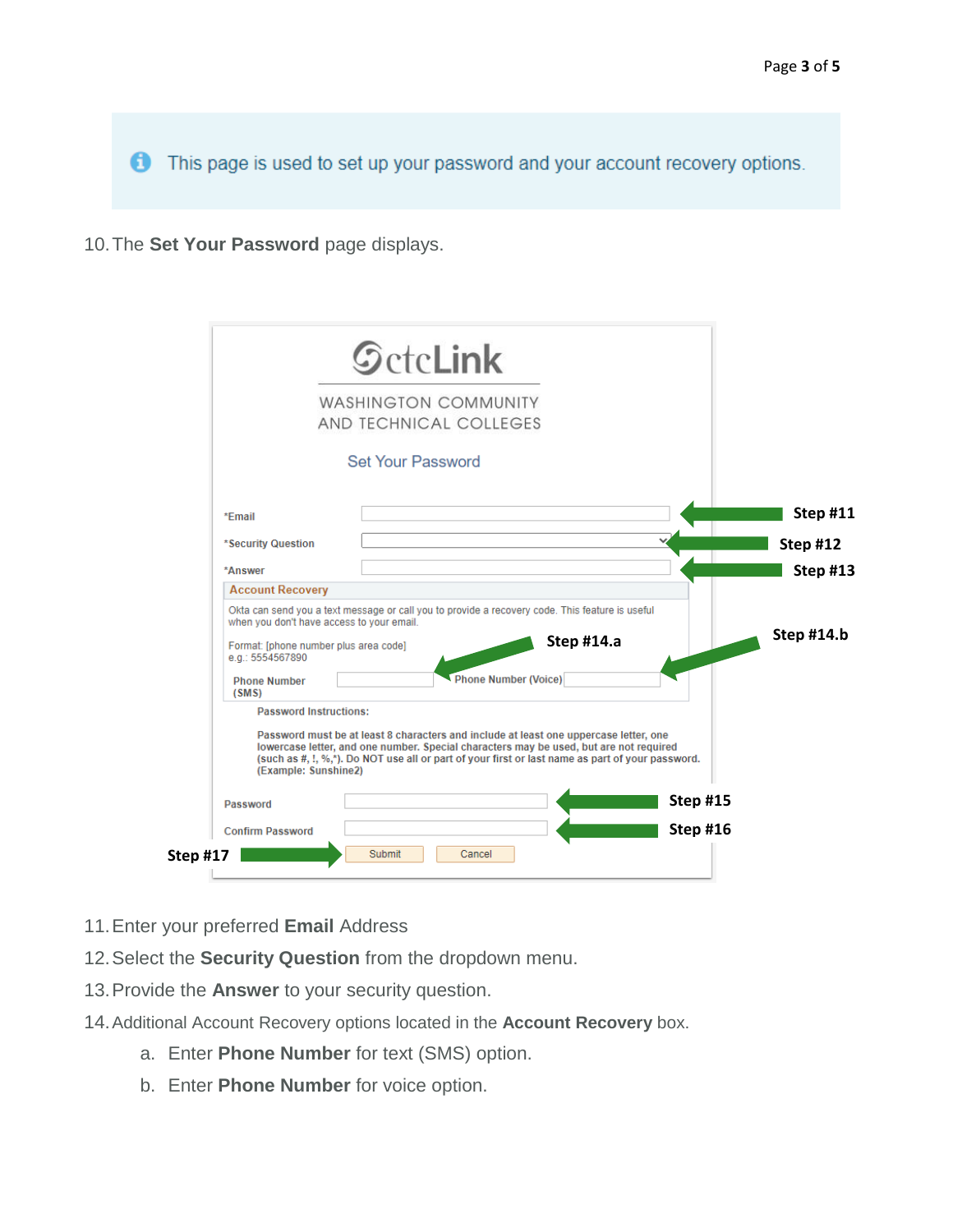15.Create your **Password**.

*(At least 8 characters, including at least one uppercase letter, one lowercase letter and one number. Special characters may be used but are not required.)*

- 16.**Confirm** your **Password**
- 17.Select the **Submit** button.
- 18.A pop-up message will display.

| Message<br><b>Step #19</b>                                                                                                                                                                                                                                           |  |
|----------------------------------------------------------------------------------------------------------------------------------------------------------------------------------------------------------------------------------------------------------------------|--|
| Your account has been activated. This is your ctcLink ID:<br>ATTENTION: Once you click OK, this box will disappear. Make note of your ctcLink ID right now before you click "OK" and remember your password. You will need both to sign in to<br>your account. (0,0) |  |
| Step #20<br>OK                                                                                                                                                                                                                                                       |  |

- 19.Make note of your **ctcLink ID.**
- 20. Select the **OK** button.
- 21. The Account Activation confirmation message displays.

**V** \*NOTE - Please close your browser before attempting to log in to ctcLink.

22.Close the browser tab.

PLEASE NOTE: When prompted to close your browser(s), make sure to close ALL browsers completely for update to take place.

| <b>WASHINGTON COMMUNITY</b> |  |
|-----------------------------|--|
| AND TECHNICAL COLLEGES      |  |